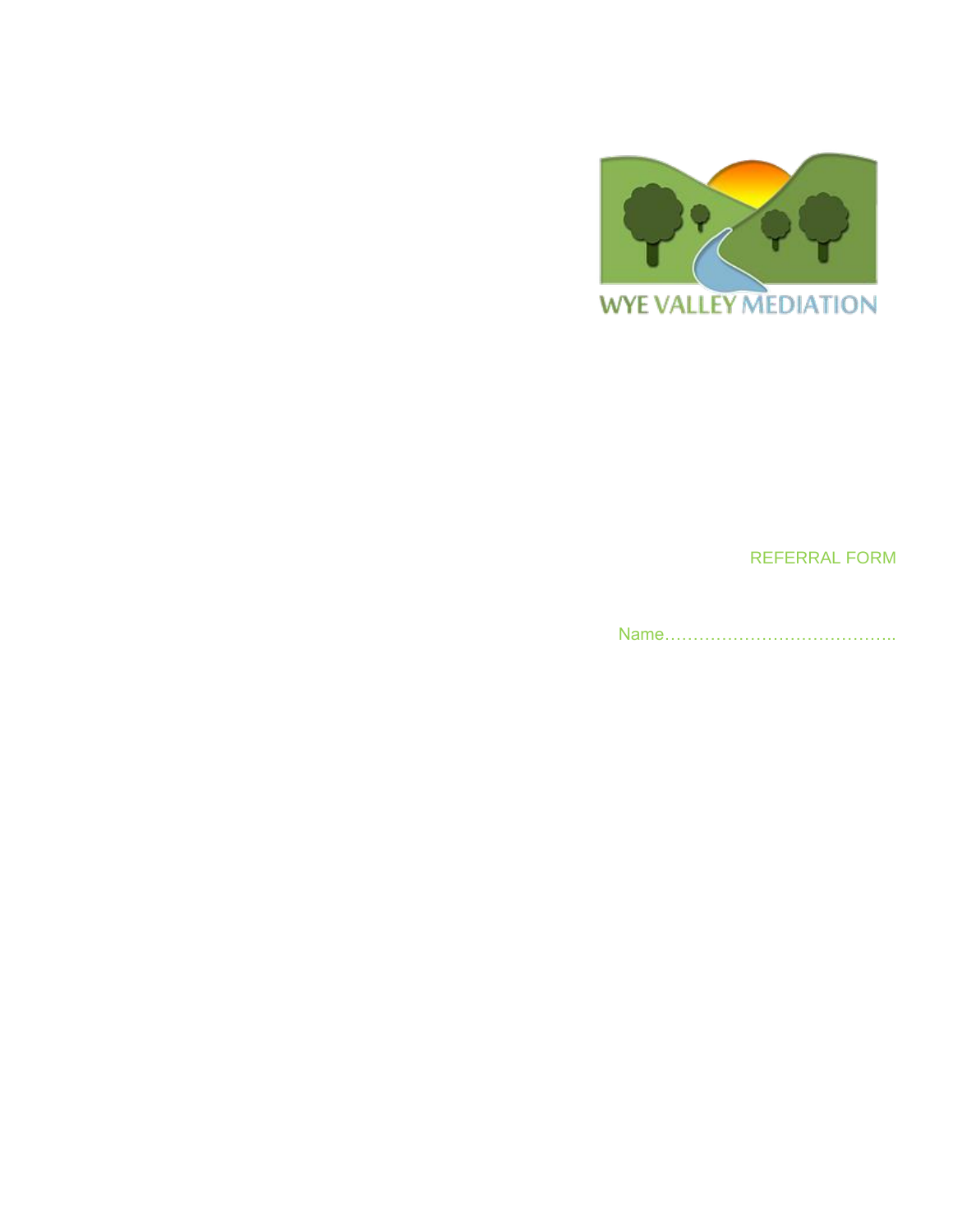Please note – information on this form will be shared with your (ex) partner unless you specifically indicate otherwise

| 1. | <b>Your Personal Details</b><br><u>Full name……………………………………………………………………………Date of Birth……………………</u>                                                                                                                          |  |
|----|-----------------------------------------------------------------------------------------------------------------------------------------------------------------------------------------------------------------------------|--|
|    |                                                                                                                                                                                                                             |  |
| 2. | Confidentiality<br>Before mediation can proceed we usually arrange to share the contents of this Referral Form with your partner/former partner.<br>Please tick the box if you would prefer we did not do so at this stage. |  |
|    | Please tick this box if you would like us to keep your private address or telephone number confidential from your<br>partner/former partner?                                                                                |  |
| 3. | <b>Stage of Proceedings</b><br><b>YES</b><br>N <sub>O</sub><br>Are you consulting a solicitor?                                                                                                                              |  |
|    |                                                                                                                                                                                                                             |  |
|    | <b>YES</b><br>Are you currently involved in divorce or other family or children proceedings?<br>NO                                                                                                                          |  |
|    | Have you and/or your partner/former partner had any form of relevant counselling/therapy or involved any<br>other professionals (eg. Relate, Social Services)?<br>YES.<br>NO.                                               |  |
|    |                                                                                                                                                                                                                             |  |
|    | 4. Contact Information:                                                                                                                                                                                                     |  |
|    |                                                                                                                                                                                                                             |  |
|    |                                                                                                                                                                                                                             |  |
|    |                                                                                                                                                                                                                             |  |
|    |                                                                                                                                                                                                                             |  |
|    |                                                                                                                                                                                                                             |  |
|    |                                                                                                                                                                                                                             |  |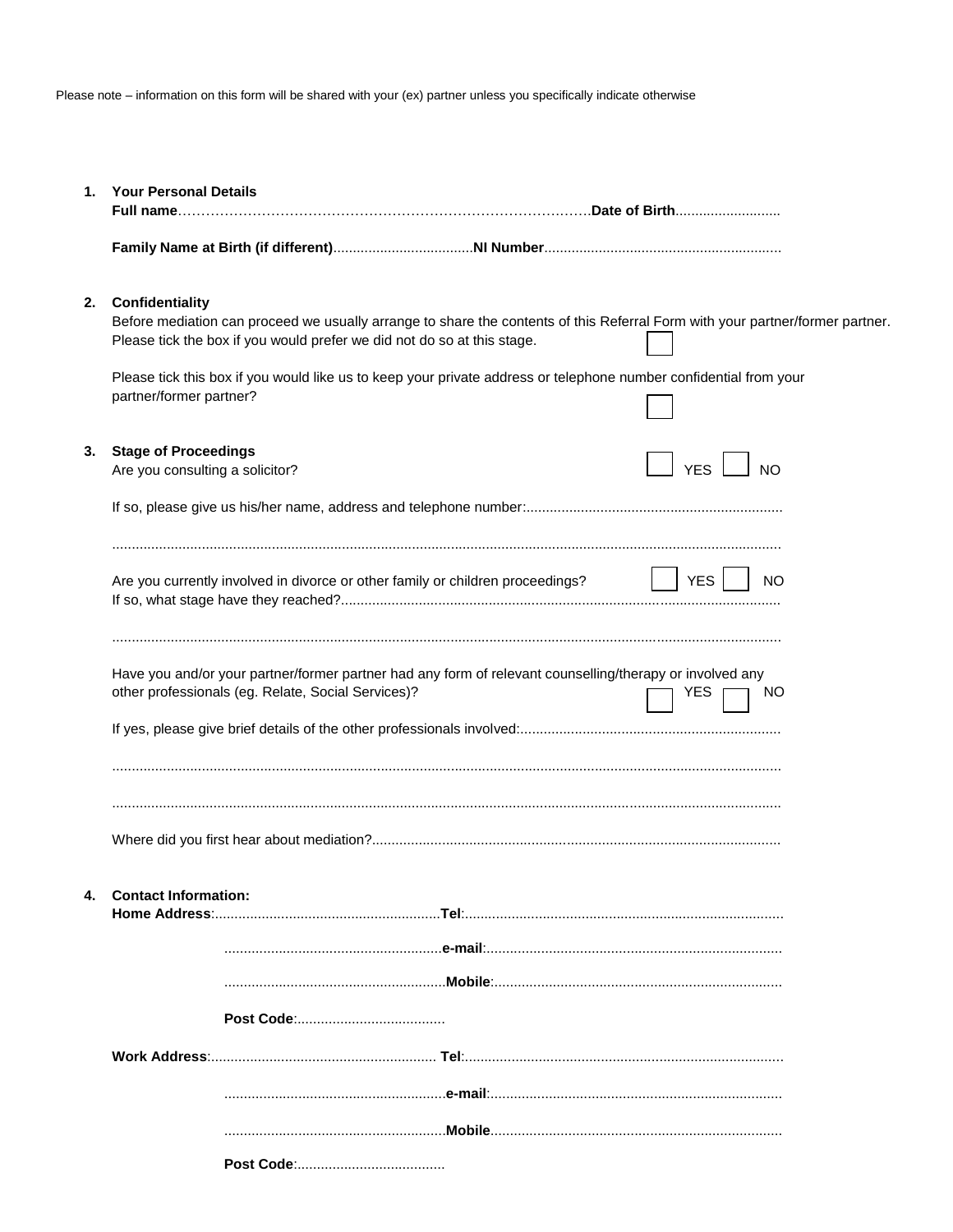## **5. Relationships**

|    | <b>IMPORTANT:</b>                    | Are there any issues of protection, violence, safety or abuse that we may need to address?                                |  |            |                    |             |                 |  |
|----|--------------------------------------|---------------------------------------------------------------------------------------------------------------------------|--|------------|--------------------|-------------|-----------------|--|
|    |                                      | Please tick appropriate boxes                                                                                             |  | <b>YES</b> |                    | <b>NO</b>   | <b>NOT SURE</b> |  |
|    |                                      | Would you like further information on this?                                                                               |  | <b>YES</b> |                    | <b>NO</b>   | <b>NOT SURE</b> |  |
|    | start the first session separately.  | Normally mediation takes place with both of you in the room at the same time. Are there any reasons why you would wish to |  | <b>YES</b> |                    | <b>NO</b>   | <b>NOT SURE</b> |  |
| 6. | <b>Children and other Dependants</b> | (please use Supplementary Sheet for other dependants or for four or more children)                                        |  |            |                    |             |                 |  |
|    | 1 <sup>st</sup> Child                | Name:                                                                                                                     |  | <b>BOY</b> |                    | <b>GIRL</b> | D.O.B           |  |
|    | Place of education                   |                                                                                                                           |  |            | Any special needs: |             |                 |  |
|    | 2 <sup>nd</sup> Child                | Name:                                                                                                                     |  | <b>BOY</b> |                    | <b>GIRL</b> | D.O.B           |  |
|    | Place of education                   |                                                                                                                           |  |            | Any special needs: |             |                 |  |
|    | 3rd Child                            | Name:                                                                                                                     |  | <b>BOY</b> |                    | <b>GIRL</b> | D.O.B           |  |
|    | Place of education                   |                                                                                                                           |  |            | Any special needs: |             |                 |  |
|    |                                      |                                                                                                                           |  |            |                    |             |                 |  |
|    |                                      |                                                                                                                           |  |            |                    |             |                 |  |
|    |                                      |                                                                                                                           |  |            |                    |             |                 |  |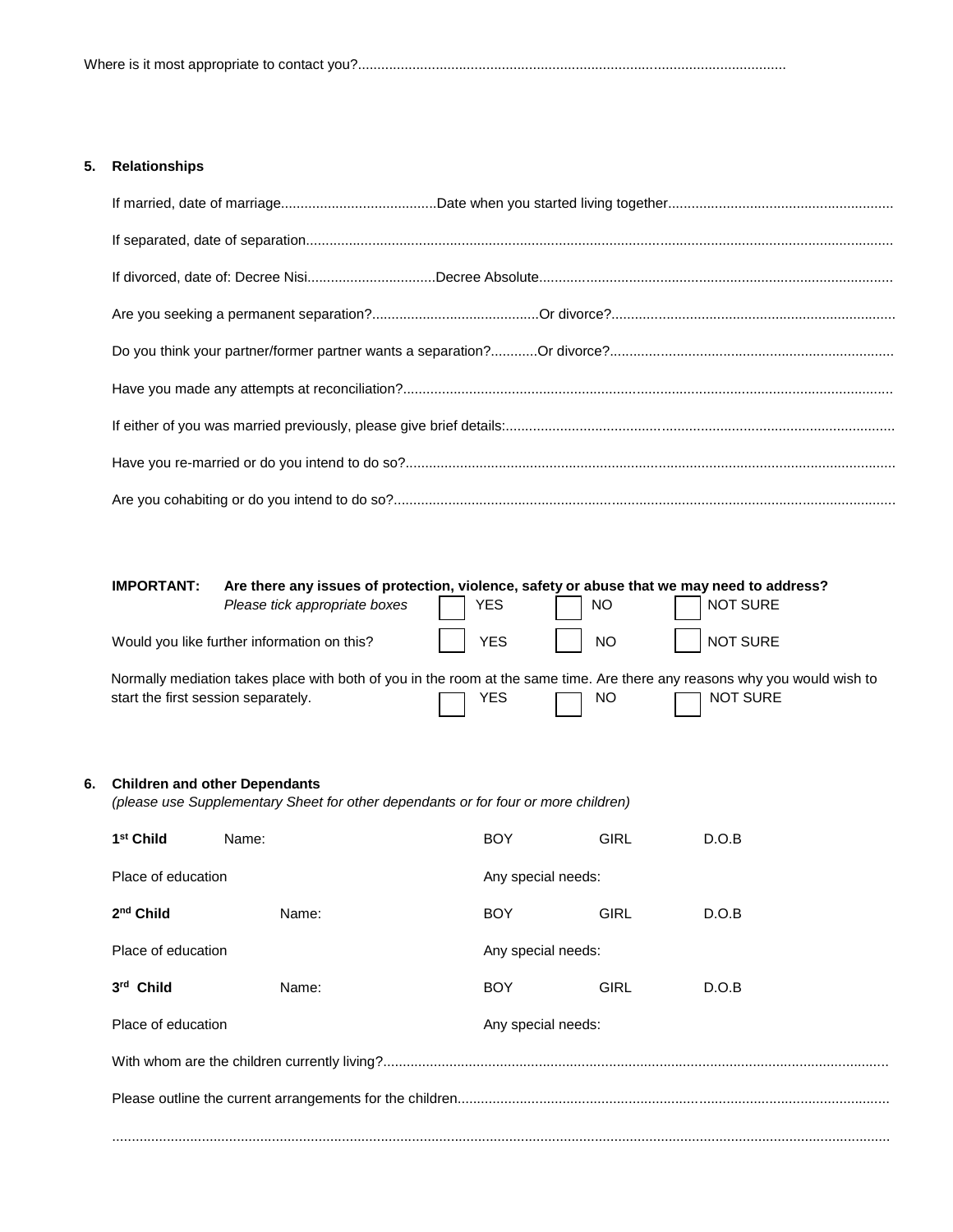| What are the arrangements for financial support in relation to any of the children?<br>Child Support Agency (CMEC) involved?<br><b>NOT SURE?</b><br>YES<br>NO<br>Child Support Agency Assessment made?<br><b>NOT SURE?</b><br>YES<br>NO<br><b>Court Order for Maintenance</b><br><b>NOT SURE?</b><br>YES<br>NO<br><b>Voluntary Maintenance Assessment</b><br><b>NOT SURE?</b><br>YES<br>NO<br>Is financial support in relation to the children actually being paid?<br><b>NOT SURE?</b><br>YES<br><b>INO</b><br>Do you have Parental Responsibility for your children?<br><b>NO</b><br><b>NOT SURE?</b><br><b>YES</b><br>Is this an issue between you and your partner/former partner?<br>NOT SURE?<br>YES<br>ļΝO<br><b>Preliminary Financial Outline</b><br>If financial matters are to be considered, a more detailed questionnaire will be supplied.<br>And also see page 6 in connection with Legal Aid/Public Funding<br><b>The Family Home</b><br>$A$ ddroee $\cdot$<br>Owned If owned state whether:     Jointly  <br>Solely-by whom<br>Rented<br>Do you have any other significant assets, property or capital?<br><b>YES</b><br><b>NO</b><br><b>Employment</b> |  | If you are separated from the other parent, are the children in contact with both parents, or with any other |  |  |  |  |
|-------------------------------------------------------------------------------------------------------------------------------------------------------------------------------------------------------------------------------------------------------------------------------------------------------------------------------------------------------------------------------------------------------------------------------------------------------------------------------------------------------------------------------------------------------------------------------------------------------------------------------------------------------------------------------------------------------------------------------------------------------------------------------------------------------------------------------------------------------------------------------------------------------------------------------------------------------------------------------------------------------------------------------------------------------------------------------------------------------------------------------------------------------------------------|--|--------------------------------------------------------------------------------------------------------------|--|--|--|--|
|                                                                                                                                                                                                                                                                                                                                                                                                                                                                                                                                                                                                                                                                                                                                                                                                                                                                                                                                                                                                                                                                                                                                                                         |  |                                                                                                              |  |  |  |  |
|                                                                                                                                                                                                                                                                                                                                                                                                                                                                                                                                                                                                                                                                                                                                                                                                                                                                                                                                                                                                                                                                                                                                                                         |  |                                                                                                              |  |  |  |  |
|                                                                                                                                                                                                                                                                                                                                                                                                                                                                                                                                                                                                                                                                                                                                                                                                                                                                                                                                                                                                                                                                                                                                                                         |  |                                                                                                              |  |  |  |  |
|                                                                                                                                                                                                                                                                                                                                                                                                                                                                                                                                                                                                                                                                                                                                                                                                                                                                                                                                                                                                                                                                                                                                                                         |  |                                                                                                              |  |  |  |  |
|                                                                                                                                                                                                                                                                                                                                                                                                                                                                                                                                                                                                                                                                                                                                                                                                                                                                                                                                                                                                                                                                                                                                                                         |  |                                                                                                              |  |  |  |  |
|                                                                                                                                                                                                                                                                                                                                                                                                                                                                                                                                                                                                                                                                                                                                                                                                                                                                                                                                                                                                                                                                                                                                                                         |  |                                                                                                              |  |  |  |  |
|                                                                                                                                                                                                                                                                                                                                                                                                                                                                                                                                                                                                                                                                                                                                                                                                                                                                                                                                                                                                                                                                                                                                                                         |  |                                                                                                              |  |  |  |  |
|                                                                                                                                                                                                                                                                                                                                                                                                                                                                                                                                                                                                                                                                                                                                                                                                                                                                                                                                                                                                                                                                                                                                                                         |  |                                                                                                              |  |  |  |  |
|                                                                                                                                                                                                                                                                                                                                                                                                                                                                                                                                                                                                                                                                                                                                                                                                                                                                                                                                                                                                                                                                                                                                                                         |  |                                                                                                              |  |  |  |  |
|                                                                                                                                                                                                                                                                                                                                                                                                                                                                                                                                                                                                                                                                                                                                                                                                                                                                                                                                                                                                                                                                                                                                                                         |  |                                                                                                              |  |  |  |  |
|                                                                                                                                                                                                                                                                                                                                                                                                                                                                                                                                                                                                                                                                                                                                                                                                                                                                                                                                                                                                                                                                                                                                                                         |  |                                                                                                              |  |  |  |  |
|                                                                                                                                                                                                                                                                                                                                                                                                                                                                                                                                                                                                                                                                                                                                                                                                                                                                                                                                                                                                                                                                                                                                                                         |  |                                                                                                              |  |  |  |  |
|                                                                                                                                                                                                                                                                                                                                                                                                                                                                                                                                                                                                                                                                                                                                                                                                                                                                                                                                                                                                                                                                                                                                                                         |  |                                                                                                              |  |  |  |  |
|                                                                                                                                                                                                                                                                                                                                                                                                                                                                                                                                                                                                                                                                                                                                                                                                                                                                                                                                                                                                                                                                                                                                                                         |  |                                                                                                              |  |  |  |  |
|                                                                                                                                                                                                                                                                                                                                                                                                                                                                                                                                                                                                                                                                                                                                                                                                                                                                                                                                                                                                                                                                                                                                                                         |  |                                                                                                              |  |  |  |  |
|                                                                                                                                                                                                                                                                                                                                                                                                                                                                                                                                                                                                                                                                                                                                                                                                                                                                                                                                                                                                                                                                                                                                                                         |  |                                                                                                              |  |  |  |  |
|                                                                                                                                                                                                                                                                                                                                                                                                                                                                                                                                                                                                                                                                                                                                                                                                                                                                                                                                                                                                                                                                                                                                                                         |  |                                                                                                              |  |  |  |  |
|                                                                                                                                                                                                                                                                                                                                                                                                                                                                                                                                                                                                                                                                                                                                                                                                                                                                                                                                                                                                                                                                                                                                                                         |  |                                                                                                              |  |  |  |  |
|                                                                                                                                                                                                                                                                                                                                                                                                                                                                                                                                                                                                                                                                                                                                                                                                                                                                                                                                                                                                                                                                                                                                                                         |  |                                                                                                              |  |  |  |  |
|                                                                                                                                                                                                                                                                                                                                                                                                                                                                                                                                                                                                                                                                                                                                                                                                                                                                                                                                                                                                                                                                                                                                                                         |  |                                                                                                              |  |  |  |  |
|                                                                                                                                                                                                                                                                                                                                                                                                                                                                                                                                                                                                                                                                                                                                                                                                                                                                                                                                                                                                                                                                                                                                                                         |  |                                                                                                              |  |  |  |  |
|                                                                                                                                                                                                                                                                                                                                                                                                                                                                                                                                                                                                                                                                                                                                                                                                                                                                                                                                                                                                                                                                                                                                                                         |  |                                                                                                              |  |  |  |  |

.........................................................................................................................................................................................................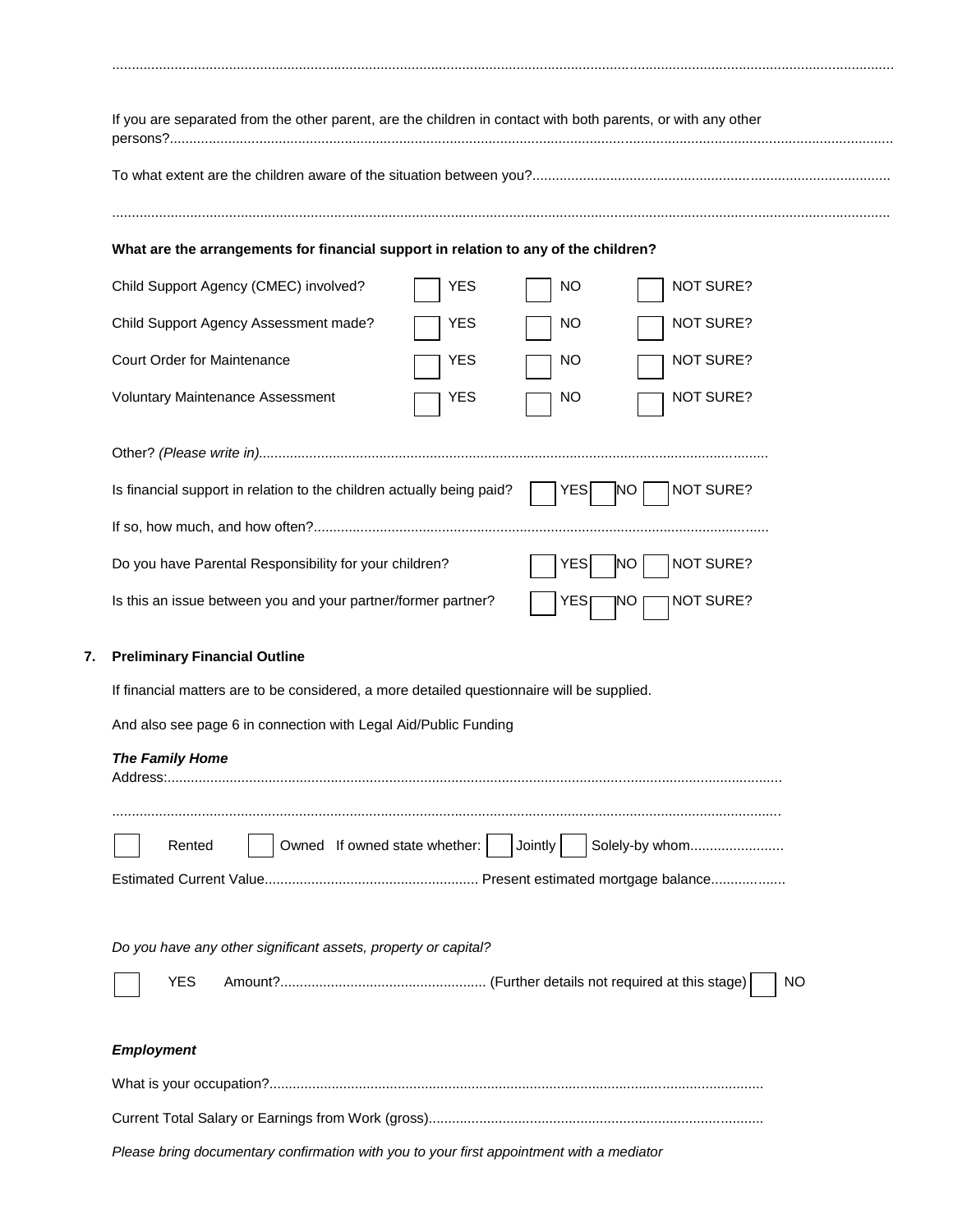Do you have any other sources of income?

YES Amount.........................Source?............................(No Further details required at this stage) NO

| Outline of Issues you wish to resolve<br>8. |  |
|---------------------------------------------|--|
|---------------------------------------------|--|

| Property and Finance           | <b>YES</b> | <b>NO</b> | NOT SURE |  |  |  |  |
|--------------------------------|------------|-----------|----------|--|--|--|--|
| Children                       | <b>YES</b> | <b>NO</b> | NOT SURE |  |  |  |  |
| Relationship Breakdown Issues  | <b>YES</b> | <b>NO</b> | NOT SURE |  |  |  |  |
| Divorce and/or Separation      | <b>YES</b> | <b>NO</b> | NOT SURE |  |  |  |  |
| Emotional/Communication Issues | <b>YES</b> | <b>NO</b> | NOT SURE |  |  |  |  |
| Other (please write in).       |            |           |          |  |  |  |  |

## **9. Your Partner/Former Partner**

| (This is the person with whom you are or may be involved in bringing family or other proceedings) |                         |  |  |  |
|---------------------------------------------------------------------------------------------------|-------------------------|--|--|--|
|                                                                                                   |                         |  |  |  |
|                                                                                                   |                         |  |  |  |
|                                                                                                   |                         |  |  |  |
|                                                                                                   |                         |  |  |  |
|                                                                                                   |                         |  |  |  |
|                                                                                                   |                         |  |  |  |
|                                                                                                   |                         |  |  |  |
|                                                                                                   |                         |  |  |  |
|                                                                                                   |                         |  |  |  |
|                                                                                                   |                         |  |  |  |
| Please indicate what you know about whether your partner/former partner may be willing to attempt |                         |  |  |  |
|                                                                                                   |                         |  |  |  |
|                                                                                                   |                         |  |  |  |
| Is your partner/former partner consulting a solicitor?                                            | <b>YES</b><br><b>NO</b> |  |  |  |
| If yes, please state his/her name and address:-                                                   |                         |  |  |  |
|                                                                                                   |                         |  |  |  |
|                                                                                                   |                         |  |  |  |

### **10. Your reasons for coming to mediation?**

Please indicate what issues you feel need to be considered and what your aims are in coming to mediation. We appreciate that you may need to know more from the mediator/s, but it would help to have some preliminary idea of what you hope to achieve. Please do not provide information or send copies of correspondence that cannot be mentioned in joint discussions with you both. Mediators cannot receive information that is confidential to one of you *(except a private address or telephone number you wish to keep confidential from a partner/former partner)*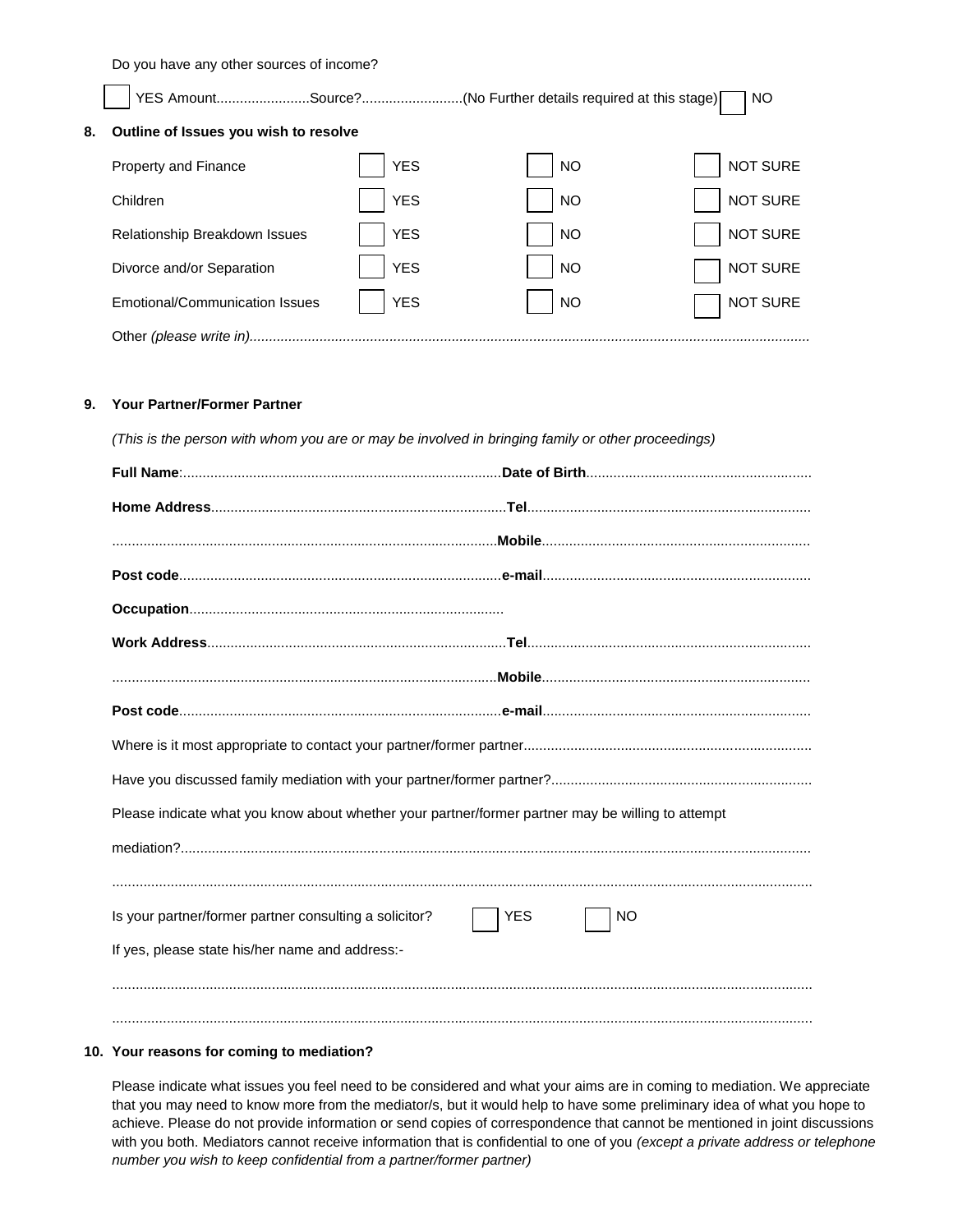| <b>.</b> |  |  |
|----------|--|--|
|          |  |  |
|          |  |  |

#### **Referral Form Supplementary Sheet I – Legal Aid Information**

In order to assess your eligibility for Public Funding/Legal Aid at our first session we are required by the Legal Services Commission (who administer Public Funding/Legal Aid) to ask you for the following additional information which will help us to do this effectively.

#### *i) Current Public Funding/Legal Aid*

| Are you presently in receipt of Legal Help in family matters?                      |  |  | $\Box$ YES $\Box$ NO $\Box$ NOT SURE |
|------------------------------------------------------------------------------------|--|--|--------------------------------------|
| Are you in receipt of General Family Help or Legal Representation? YES NO NOT SURE |  |  |                                      |

If yes, please bring a copy of any Certificate with you, and supply the number here.........................................

#### **ii)** *State benefits*

Do you or any new partner with whom you are now living receive any of the following *(please tick all that apply)*

| <b>INCOME SUPPORT</b>                                 |
|-------------------------------------------------------|
| INCOME-RELATED JOBSEEKERS ALLOWANCE                   |
| INCOME-RELATED EMPLOYMENT SUPPORT ALLOWANCE           |
| <b>GUARANTEE PENSION CREDIT</b>                       |
| <b>WORKING TAX CREDIT</b>                             |
| CHILD TAX CREDIT                                      |
| <b>CHILD BENEFIT</b>                                  |
| ANY OTHER STATE BENEFITS (Please write in which type) |
|                                                       |

Please bring documentary proof with you.

#### *iii) Housing Costs*

Please supply the following information for yourself and for any new partner with whom you are now living:-

| Monthly rent or Mortgage Instalment |  |
|-------------------------------------|--|
|                                     |  |

#### *iv) Maintenance*

Please supply details of any maintenance paid or received by you or by any new partner with whom you are now living. This may be maintenance for an adult and/or for a child or children, and via the Child Support Agency, a Court Order, or on a voluntary basis.

| Own Monthly Maintenance Received |  |
|----------------------------------|--|
| Own Monthly Maintenance Paid     |  |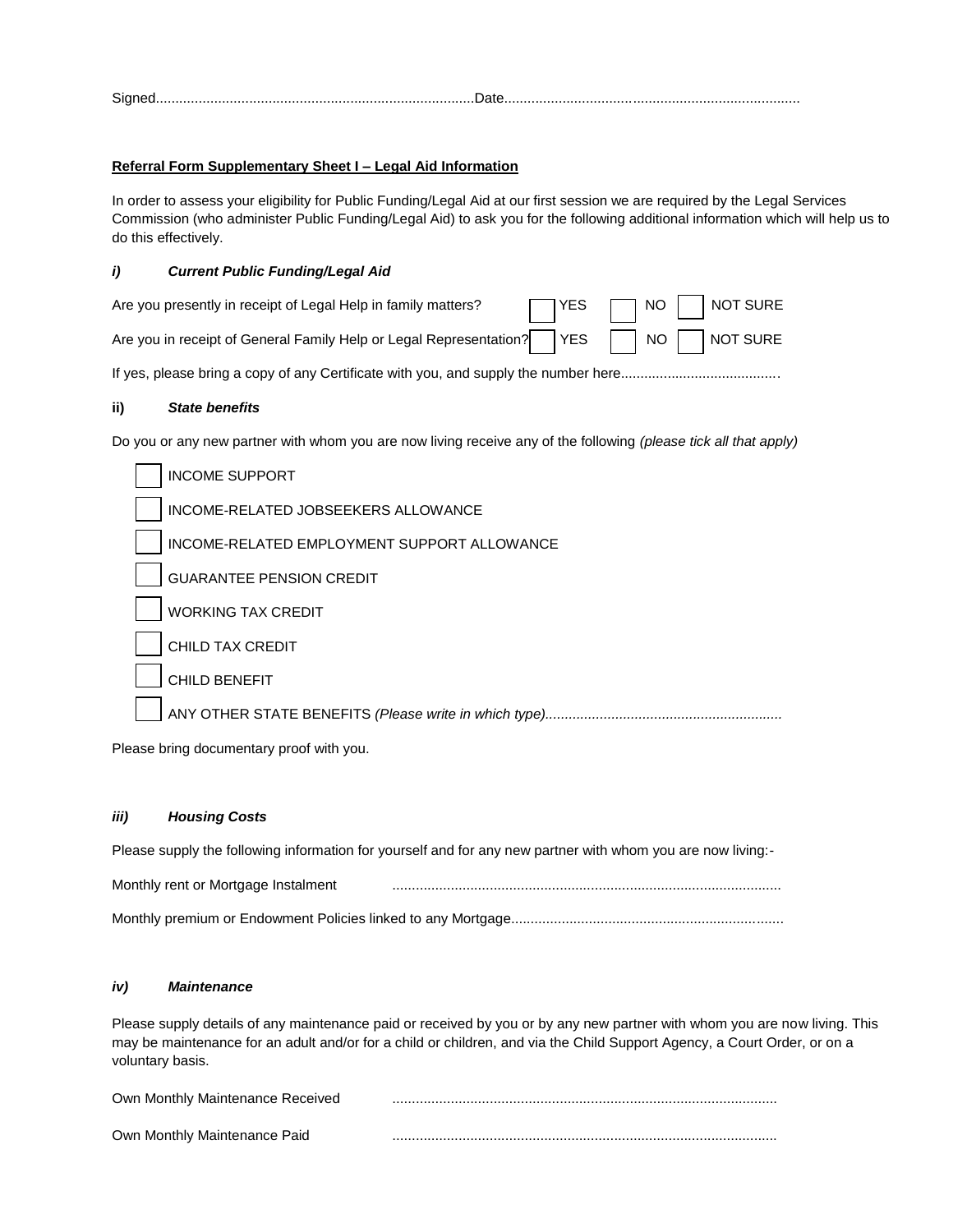| New Partner Maintenance Received |  |
|----------------------------------|--|
| Maintenance Paid by New Partner  |  |

## *v) Child Care Costs*

If you or any new partner with whom you are now living pay any child care costs in respect of children living with you, please supply details:-

| Own child care costs         |  |
|------------------------------|--|
| New Partner Child Care costs |  |

## *vi) New Partner*

We have already asked in Section 7 on page 4 for details of your housing and savings/capital. However, if you are living with a new partner please supply details of the following:-

#### *New Partner's Family Home*

| Rented     | Owned If owned, state whether:□ Jointly□ Solely- by whom                      |
|------------|-------------------------------------------------------------------------------|
|            |                                                                               |
|            | Does your New Partner have any other significant assets, property or capital? |
| <b>YES</b> |                                                                               |

## *Employment*

 $\overline{\phantom{a}}$ 

| What is your new partner's occupation?                                                   |                |
|------------------------------------------------------------------------------------------|----------------|
| Current Total Salary or Earnings from Work (gross)                                       |                |
| Please bring documentary confirmation with you to your first appointment with a mediator |                |
| Does your new partner have any other sources of income?                                  |                |
| │YES Amount?Source(No further details required at this stage)                            | N <sub>O</sub> |